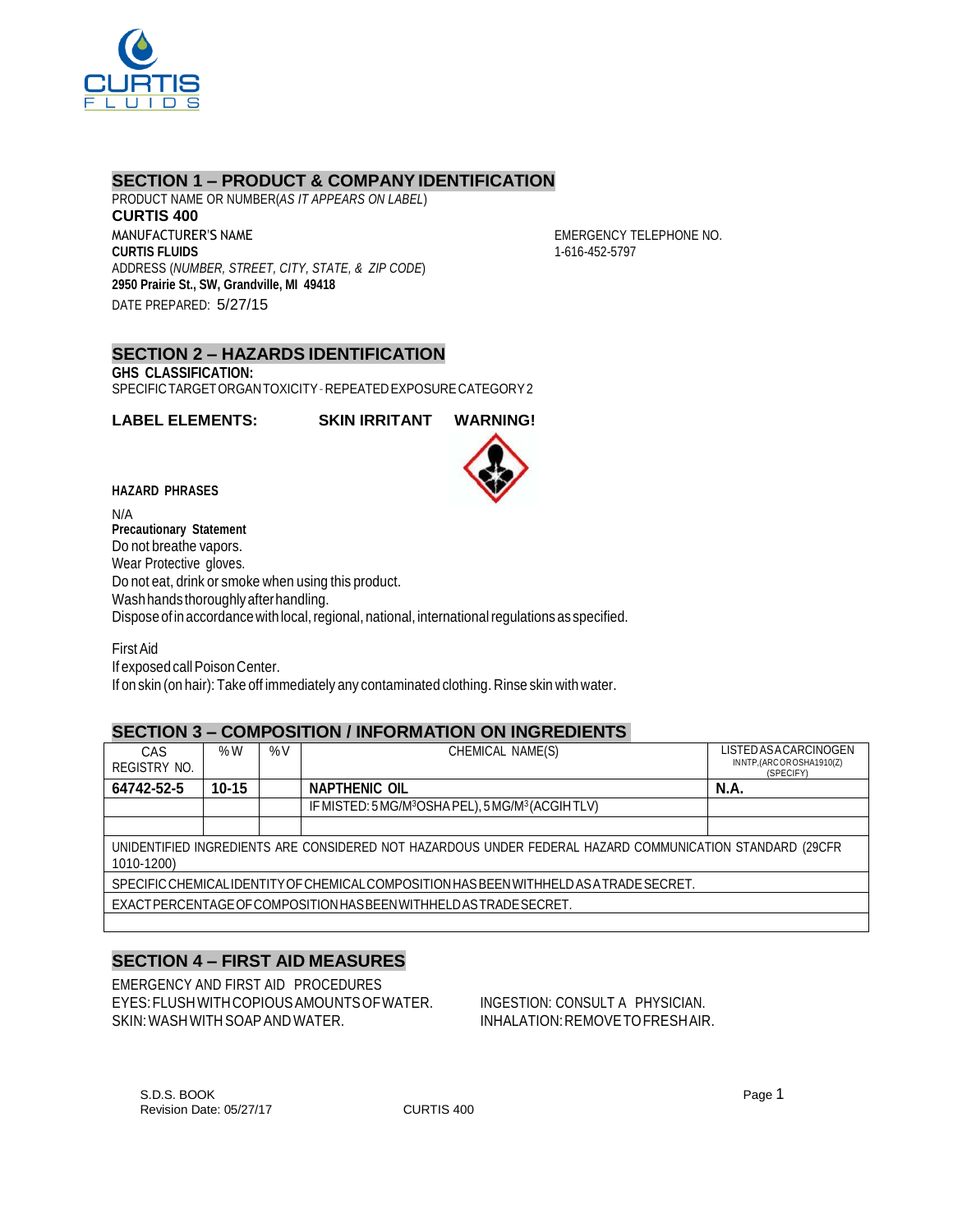

#### **SECTION 5 – FIRE FIGHTING MEASURES**

FLASH POINT METHOD USED

FLAMMABLE LIMITS NA LEL LEL UEL

**NOT. DET. NOT. DET.**

**N/A N/A** EXTINGUISHING MEDIA **N/A** SPECIAL FIRE FIGHTING PROCEDURES **N/A** UNUSUALFIREAND EXPLOSION HAZARDS **N/A**

### **SECTION 6 – ACCIDENTAL RELEASE MEASURES**

STEPSTOBETAKEN IN CASE MATERIAL IS RELEASED OR SPILLED **CONTAIN SPILL. REMOVE WITH GROUNDED SUCTION PUMP TO SALVAGECONTAINER.DONOTFLUSHTOSEWERS.COVERWITHABRASIVE/ABSORBENTMATERIALTOAVOIDSLIPPERY SURFACES.**

CERCLA (Superfund) REPORTABLE QUANTITY (in lbs.) **N/A**

RCRAHAZARDOUSWASTENO.(40CFR261.33) **TREATASOILYWASTEASLOCAL,STATE,FEDERALREGULATIONSPERMIT.** VOLATILEORGANIC COMPOUND (VOC)(as packaged, minus water) **N/A**

= Theoretical lb. Gal **N/A** Analytical lb. Gal **N/A**

# **SECTION 7 – HANDLING AND STORAGE**

PRECAUTIONSTOBETAKENINHANDLINGANDSTORING **KEEPFROM FREEZING FOREASEINHANDLING**

OTHER PRECAUTIONS **GOOD PERSONAL HYGIENE SHOULD ALWAYS BE PRACTICED.**

## **SECTION 8 – EXPOSURE CONTROL / PERSONAL PROTECTION**

RESPIRATORY PROTECTION (SPECIFY TYPE) **NONE DEEMED NEEDED.** VENTILATION LOCAL EXHAUST (Specify Rate) **ONLYIFMISTED.** SPECIAL **N/A**

MECHANICAL (General) (Specify Rate) **ONLYIFMISTED.** OTHER **N/A**

PROTECTIVEGLOVES(SpecifyType) **OIL/WATERRESISTANT** EYE PROTECTION(SpecifyType)**CHEMICALGOGGLES** OTHERPROTECTIVEEQUIPMENT **NONENORMALLY NEEDED. GOODPERSONALHYGIENESHOULDALWAYSBEPRACTICED.**

### **SECTION 9 – PHYSICAL AND CHEMICAL PROPERTIES**

| APPEARANCE, ODOR AND ODOR THRESHOLD              |                               |                        |
|--------------------------------------------------|-------------------------------|------------------------|
| OFF WHITE PASTE EMULSION, BLAND ODOR             |                               |                        |
| $pH = 8.5 (@ 5 TO 1)$                            | MELTING POINT                 | FREEZING POINT < 32º F |
| BOILING POINT 210° F                             | FLASH POINT N/A               |                        |
| EVAPORATION RATE N/A                             | FLAMMABILITY N/A              |                        |
| UPPER/LOWER FLAMMABILITY OR EXPLOSIVE LIMITS N/A |                               |                        |
| VAPOR PRESSURE N/A                               |                               |                        |
| VAPOR DENSITY N/A                                | RELATIVE DENSITY 1.02         |                        |
| SOLUBILITY IN WATER COMPLETE                     |                               |                        |
| PARTITION COEFFICIENT: N/A                       |                               |                        |
| AUTO IGNITION TEMPERATURE N/A                    | DECOMPOSITION TEMPERATURE N/A |                        |
| $VISCOSITY$ 6,000 - 10,000 cps                   |                               |                        |